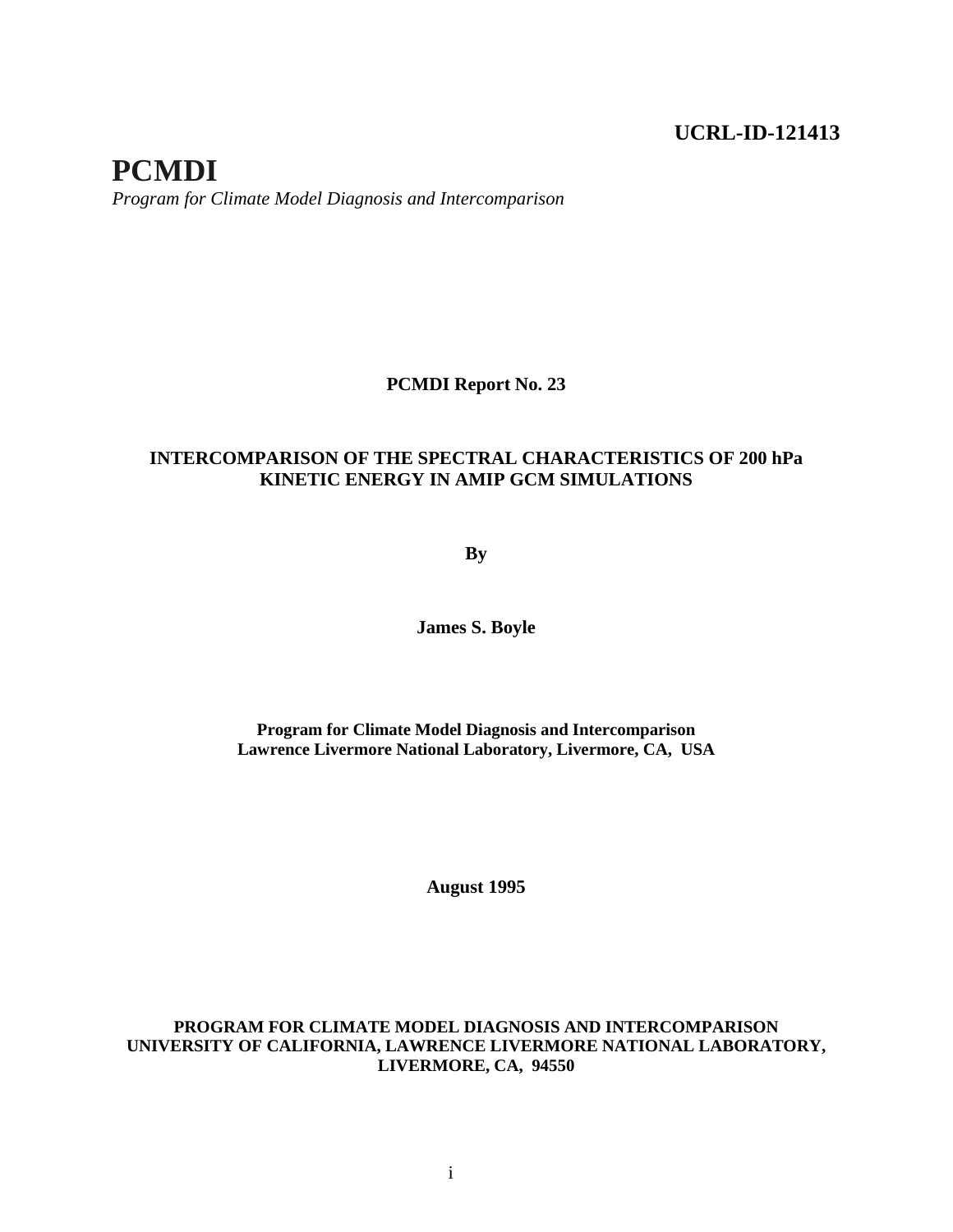#### **DISCLAIMER**

**This document was prepared as an account of work sponsored by an agency of the United States Government. Neither the United States Government nor the University of California nor any of their employees, makes any warranty, express or implied, or assumes any legal liability or responsibility for the accuracy, completeness, or usefulness of any information, apparatus, product, or process disclosed, or represents that its use would not infringe privately owned rights. Reference herein to any specific commercial product, process, or service by trade name, trademark, manufacturer, or otherwise, does not necessarily constitute or imply its endorsement, recommendation, or favoring by the United States Government or the University of California. The views and opinions of authors expressed herein do not necessarily state or reflect those of the United States Government or the University of California, and shall not be used for advertising or product endorsement purposes.**

> **This report has been reproduced directly from the best available copy.**

**Available to DOE and DOE contractors from the Office of Scientific and Technical Information P.O. Box 62, Oak Ridge, TN 37831 Prices available from (615) 576-8401, FTS 626-8401**

> **Available to the public from the National Technical Information Service U.S. Department of Commerce 5285 Port Royal Rd., Springfield,VA 22161**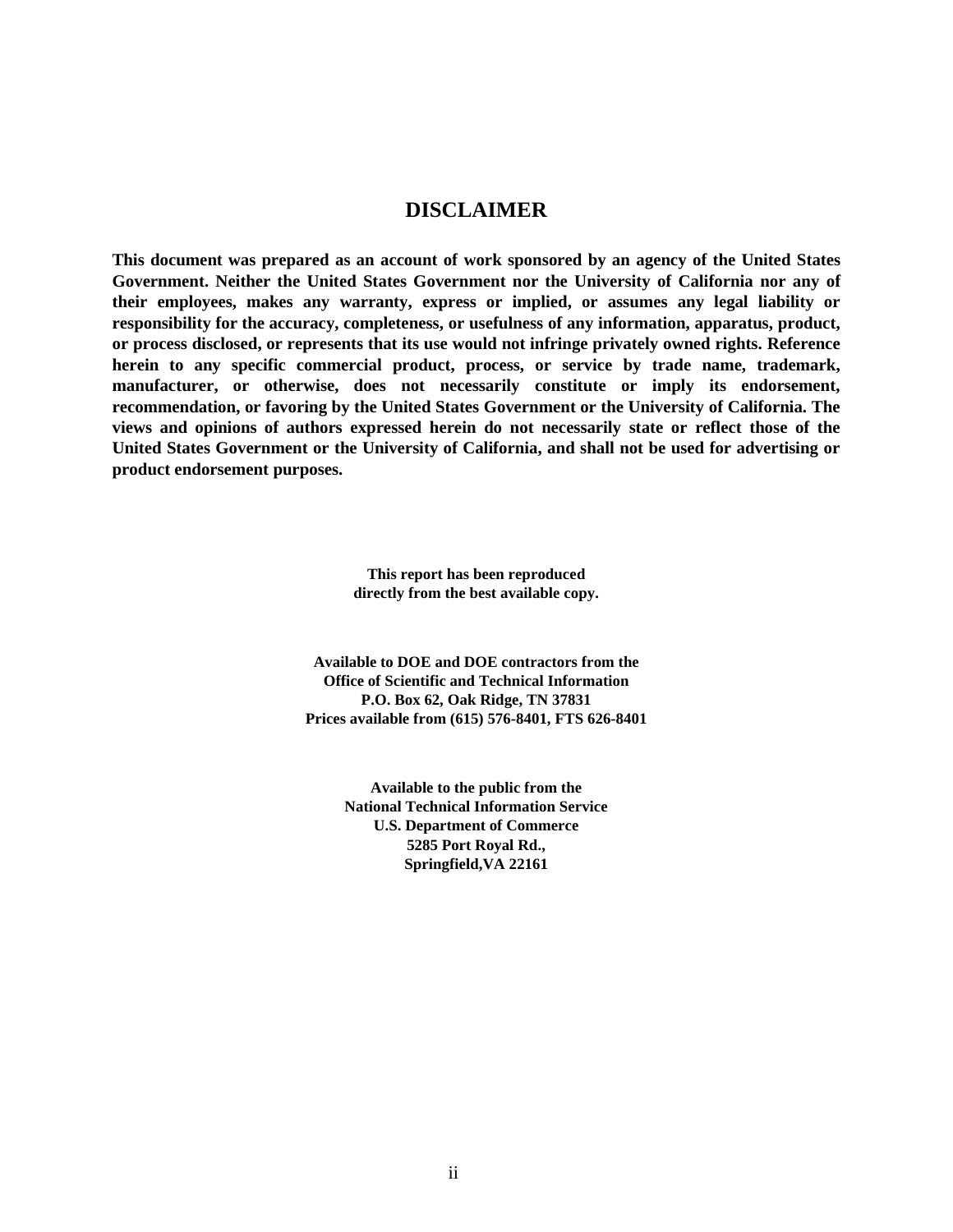# Intercomparison of the Spectral Characteristics of 200 hPa Kinetic Energy in AMIP GCM Simulations

**James S. Boyle**

**Program for Climate Model Diagnosis and Intercomparison Lawrence Livermore National Laboratory Livermore, CA USA**

**August 1995**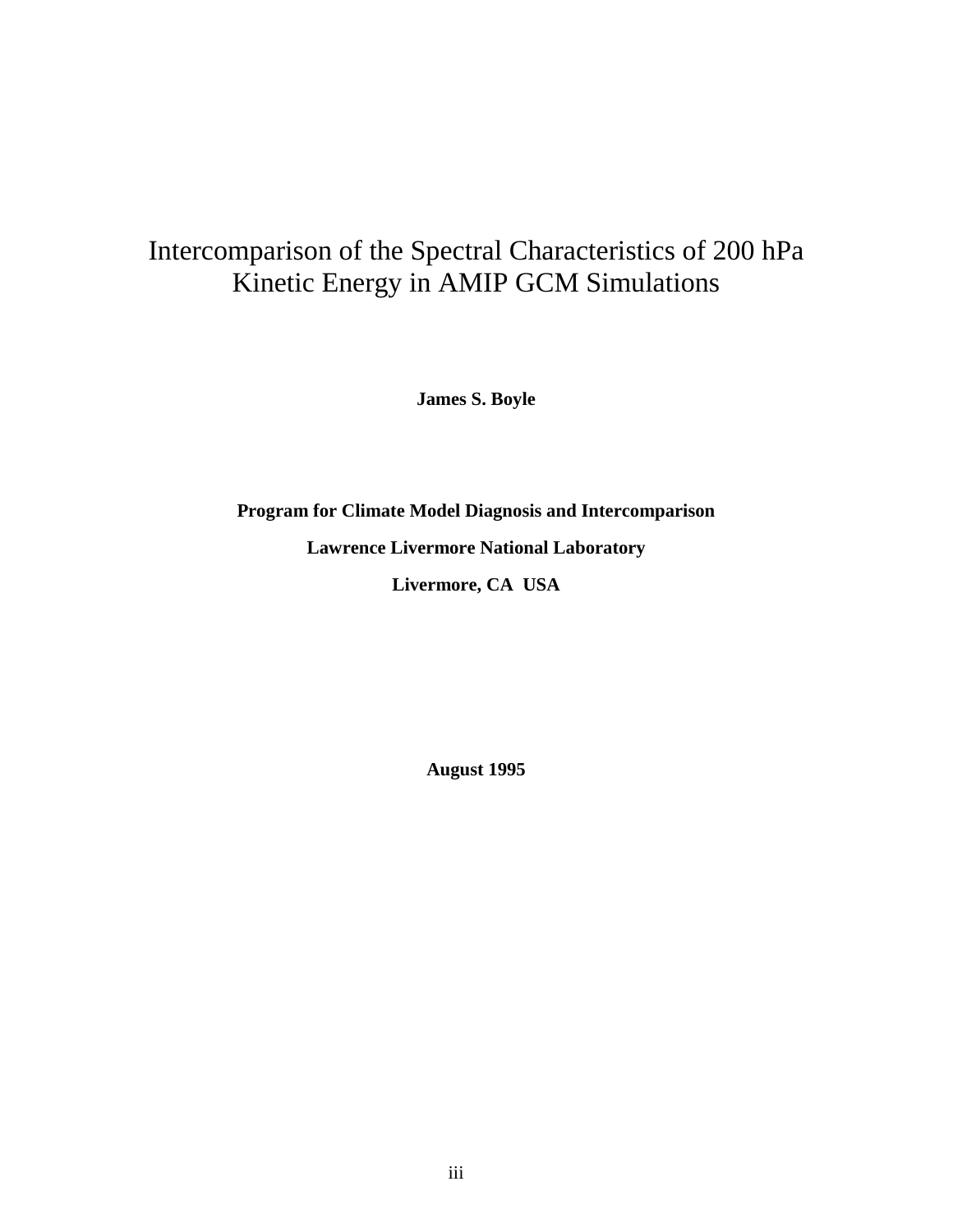### **Abstract**

The 200 hPa kinetic energy budget terms are represented by means of their spherical harmonic components for a number of AMIP simulations. The data used are the monthly mean wind fields for 1979 to 1988 decadal simulations. The budget terms are decomposed into the divergent and rotational components. The comparison is limited to the lower wavenumbers so as to be within the nominal limits imposed by the models with the coarsest spatial resolution.

The results show considerable differences among the models. The comparison is best for the rotational wind and degrades for the divergent components, especially the conversion term. There is some ambiguity among the models as to the sign of some terms at certain wavenumbers. The models tend to overestimate the Walker type (east-west) divergent circulations compared to the Hadley type (north-south) compared to recent NMC and ECMWF operational analyses.

The intermodel differences are substantial when viewed in light of the differences in the observational analyses and ensemble differences for the ECMWF model. However, the median values of all the models taken together are usually in fair agreement with observational values.

There is no obvious, systematic pattern of errors which can be consistently attributed to specifics of the individual model horizontal and vertical resolution, numerics or physical parameterizations.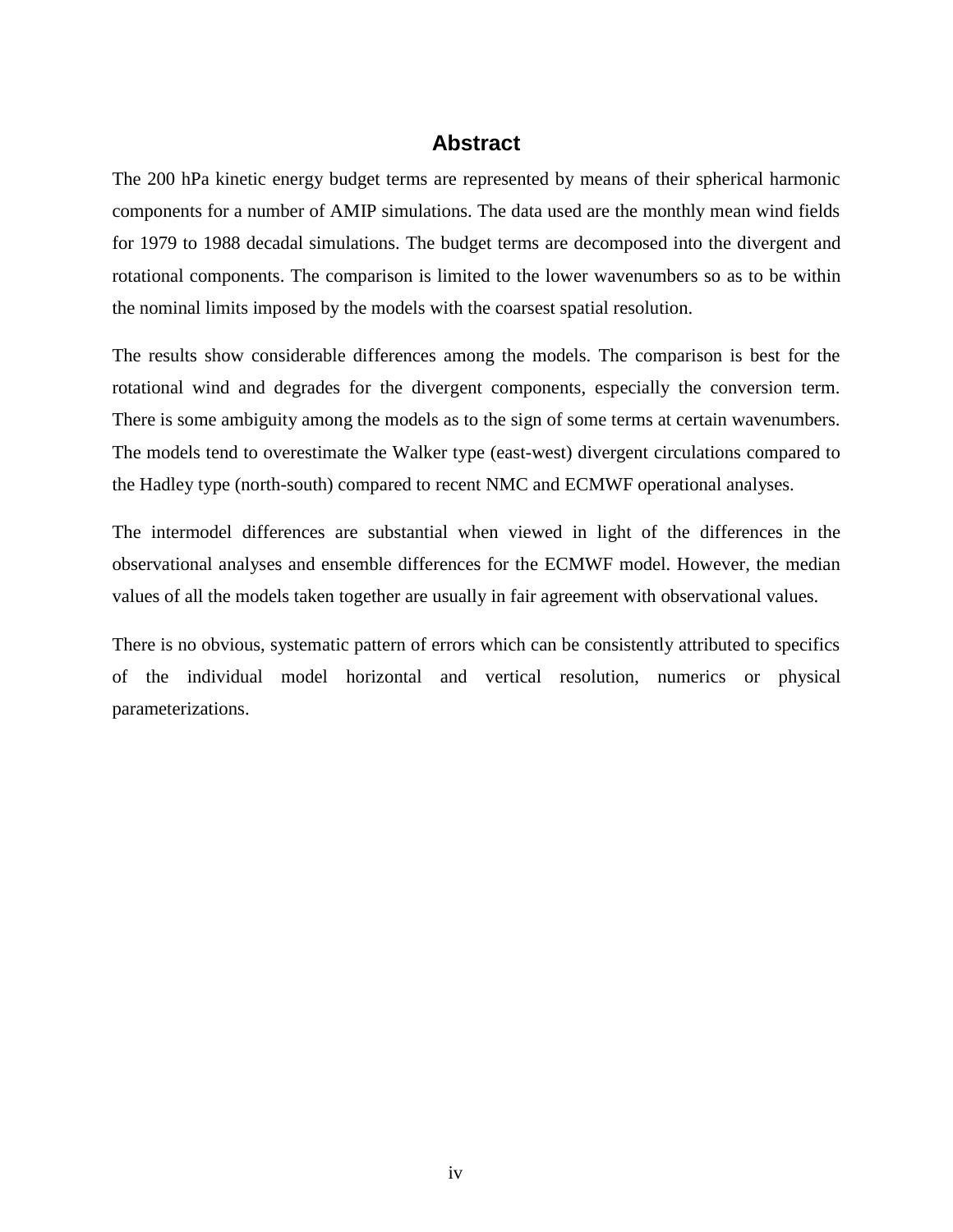# **Table of Contents**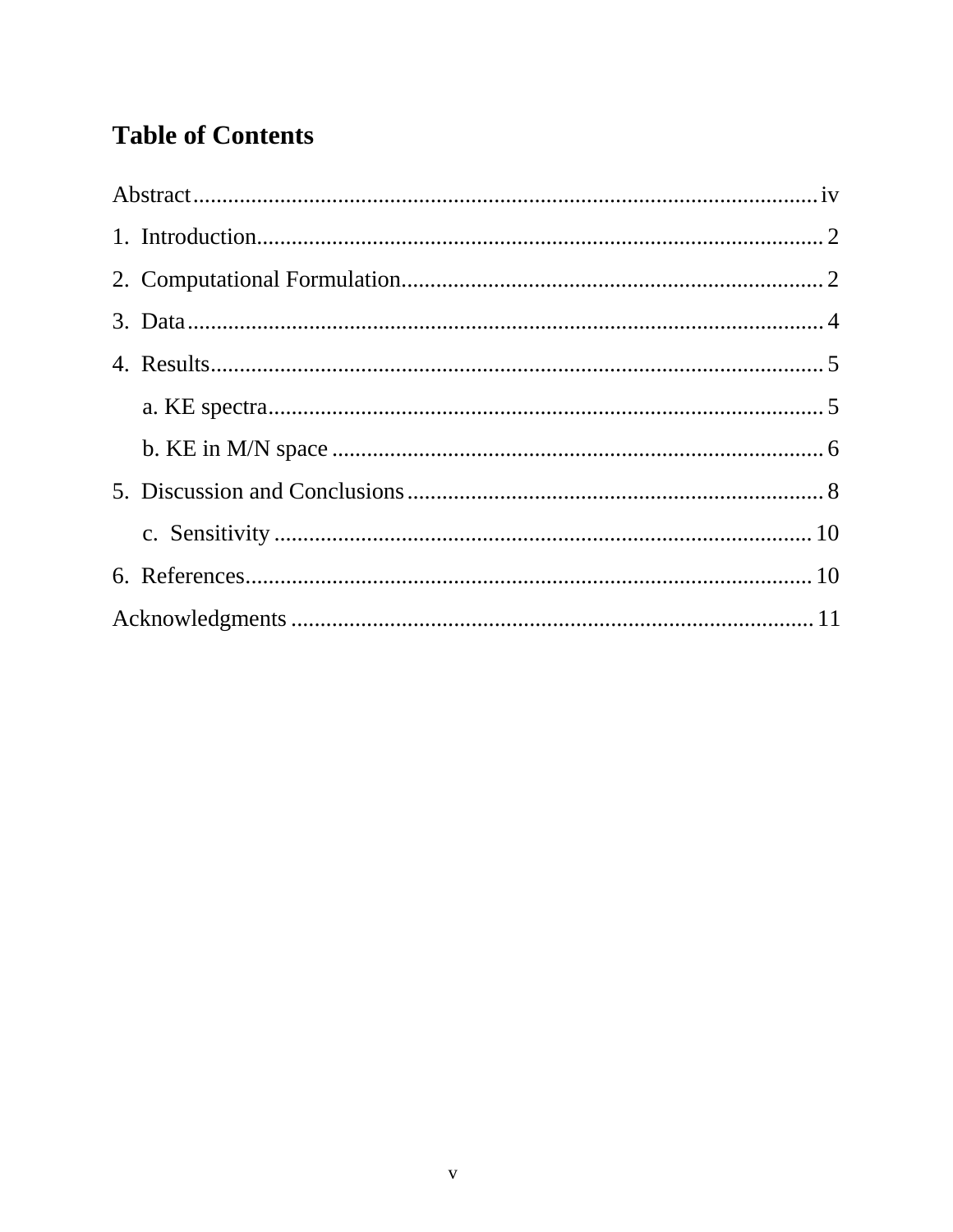## **1. Introduction**

Kinetic energy has long been regarded as a fundamental property of the atmospheric general circulation. In the historic work of Lorenz (1955), kinetic energy was the measure of the atmospheric motion. Since Lorenz there have been many variations on the global energy cycle. There exist a near infinite number of ways to decompose the various components of the atmospheric circulation in the space and time domains. The choice of the decomposition is largely determined by the purpose of the analysis. In the present context the object is to intercompare the properties of the kinetic energy at 200 hPa for a number of ten year GCM climate simulations. The 25 models have a wide variation in numerics, spatial resolution and physical parameterizations. The goal of this work is to gain some insight into the nature of the model differences and perhaps ambitiously, their causes. To this end, we chose to decompose the kinetic energy into its rotational and divergent components in the space of spherical harmonics.

The division of kinetic energy into the rotational and divergent components provides more information on the nature of the dynamics than by looking at the total kinetic energy. The divergent flow is intimately connected to the generation of kinetic energy by the secondary circulations and is closely linked with the diabatic forcing. Thus it can be used as an indicator of the forcing by these processes as parameterized in the models. The effects of the various parameterization choices among the models considered is of prime interest.

The spherical harmonic decomposition has proved to be useful in past work. Lambert (1984, 1987) has performed a comprehensive analysis of observed data and output from the Canadian Climate Centre GCM. (This model is an earlier version of the CCC model cited in this work.) He found that the model did a good job in qualitatively simulating the kinetic energy budget but some the magnitudes of the energies and conversions at some wavenumbers were not well represented in the simulation. The decomposition into spectral space will provide some measure of the scale dependency which might provide some insight as to the effects of the horizontal resolutions of the models.

The intent here is not a contest to determine the "best" model. Rather, this work should be seen as a summary of the state of modeling the atmosphere from a rather narrow perspective. the results will show that a consensus among models has not been achieved. More development is evidently required to simulate the atmospheric component of the climate system with complete fidelity.

## **2. Computational Formulation**

In order to be clear in terminology, the equations for transforming to spherical harmonics will be presented. A arbitrary variable x distributed in latitude  $(\emptyset)$  and longitude (λ) can be expressed in terms of spherical harmonics as follows: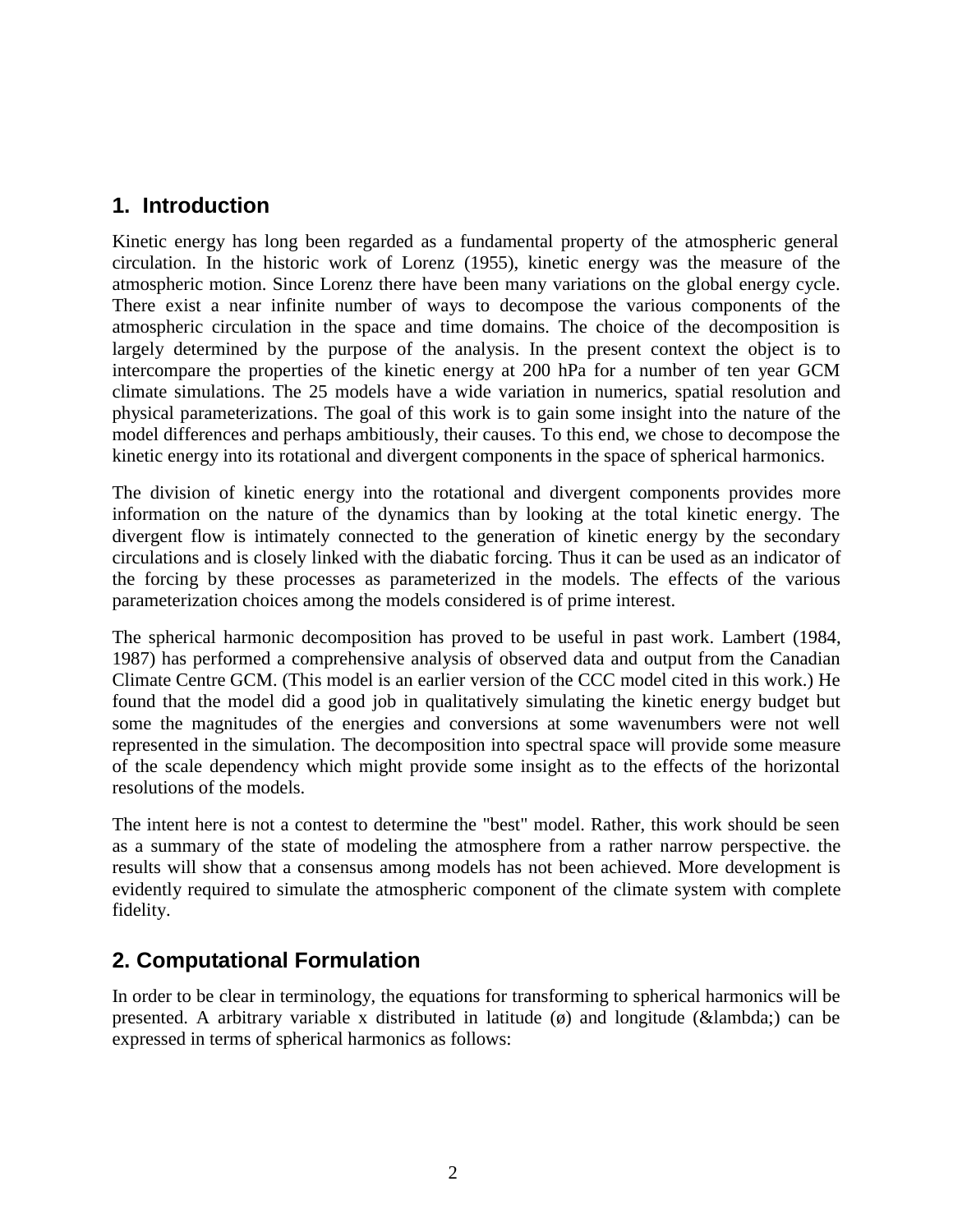$$
x(\lambda, \phi) = \sum_{n=0}^{N} \sum_{m=-n}^{n} X_n^{m} P_n^{m}(\sin \phi) e^{in\lambda}
$$

where:

$$
X_n^m = \frac{1}{2\pi} \int_0^{2\pi} x(\lambda, \phi) P_n^m(\sin\phi) \cos(\phi) e^{-im\lambda} d\phi d\lambda
$$

and where  $P_n^m$  is the associated Legendre polynomial of the first kind of order m and degree n,  $X_n^m$  is a coefficient of the spherical harmonic representation of x, and N is the limiting wavenumber of the triangular truncation.

The equations for kinetic energy in spherical harmonics follow the procedures of Lambert (1984, 1990). The decomposition is done in terms of spherical harmonics of order m and degree n. The equations for the divergent and rotational components of the kinetic energy as derived by Lambert are:

$$
\frac{\partial}{\partial t} \text{rot} \mathbf{K}_n^m = \text{rot} \mathbf{L}_n^m + \text{rot} \mathbf{F}_n^m - \text{rot} \Delta_n^m
$$
\n
$$
\frac{\partial}{\partial t} \text{div} \mathbf{K}_n^m = \text{div} \mathbf{L}_n^m + \text{div} \mathbf{F}_n^m + \mathbf{C}_n^m + \text{div} \Delta_n^m
$$
\n(1)

In (1) the rot $K_n^m$  term represents the rotational kinetic energy. The rot $L_n^m$  is the conversion of divKE in all modes and all wavenumbers to rotKE in mode (m,n) and transfer of rotKE from all modes and wavenumbers to mode (m,n), rot  $F_n^m$  is a conversion of divergent KE to rotational KE resulting from interactions involving the Coriolis terms. This term is responsible for a conversion of divergent KE in modes  $(m,n-1)$  and  $(m,n+1)$  to rotational KE in mode  $(m,n)$ . The rot<sub>n</sub><sup>m</sup> In (2) the div $\overline{K}_n^m$  term represents the divergent kinetic energy,  $C_n^m$  describes the conversion of available potential energy (APE) to divergent KE. The div $L_n^m$  is the conversion of rotKE in all modes and all wavenumbers to divKE in mode (m, n) and transfer of divKE from all modes and wavenumbers to mode (m,n), div $F_n^m$  is a conversion of rotational KE to divergent KE resulting from interactions involving the Coriolis terms. This term is responsible for a conversion of rotational KE in modes (m, n-1) and (m, n+1) to divergent KE in mode (m,n). The div $D_n^m$  term represents the dissipation divergent KE.

Figure 1, which is after Lambert (1990), is a schematic of the KE budget expressed in (1) and (2). The coupling between the rotational and divergent budgets are by the  $F_n^{\{m\}}$  and  $L_n^{\{m\}}$  terms. Studies by Chen and Wiin-Nielsen (1976), and Lambert (1990) showed that the  $F_n^m$  terms account for most of the divergent - rotational KE exchanges.

As explained in the next section the data available do not permit the computation of the  $L_n^m$ terms nevertheless the remaining components do provide and interesting picture of the dynamics of the models.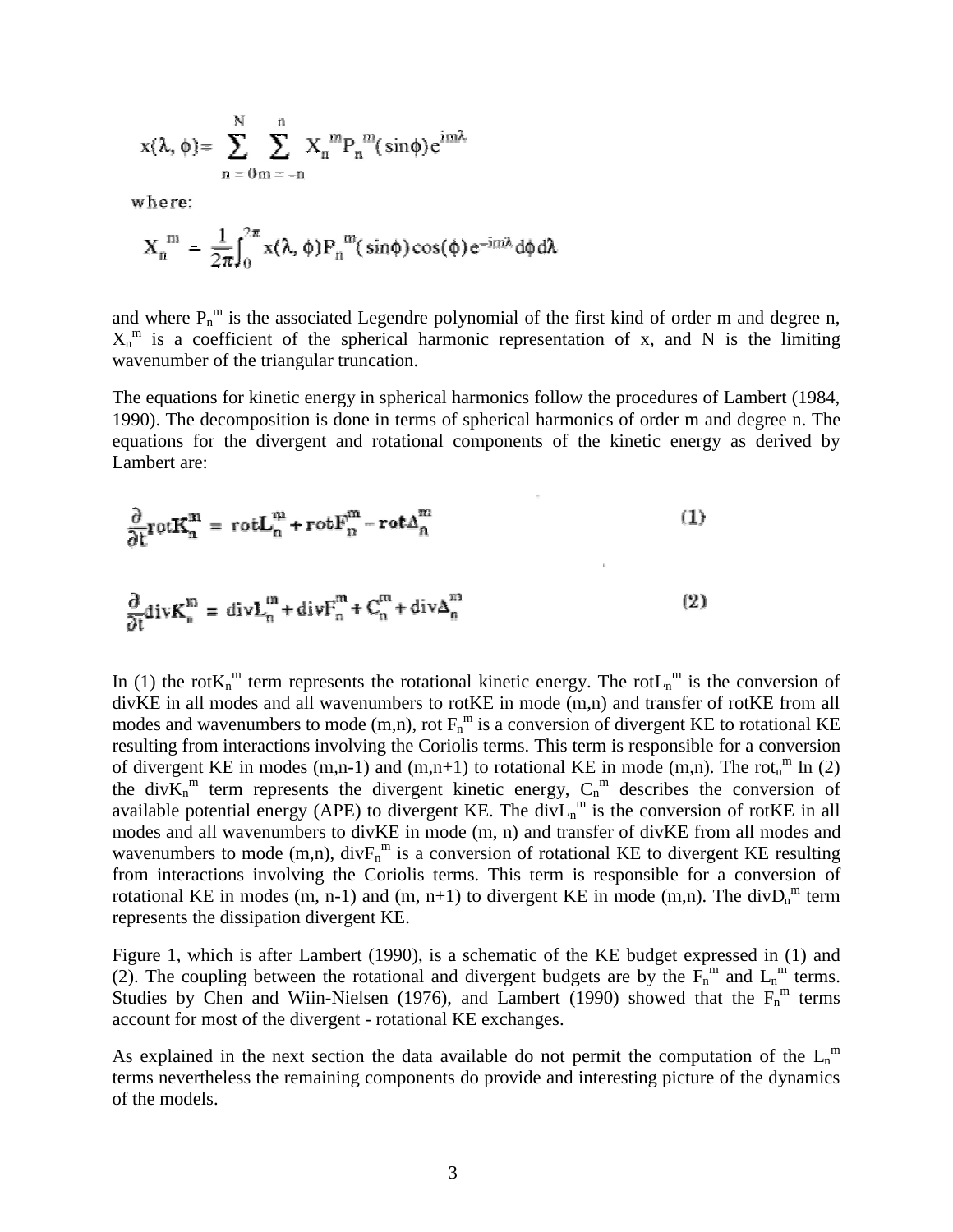The question of the nature of the truncation arises when dealing with the representation of fields in terms of series of spherical harmonics. The models varied in their horizontal representations. Some were gridpoint models, the rest used a spherical harmonic representation with either a triangular (T) or rhomboidal (R) truncation. In an attempt to be as even handed as possible for all the models, the calculations were carried out in the spherical harmonic space that is appropriate for each model. For the grid point models and the gridded observational data, a triangular truncation was chosen commensurate with the number of nodes from pole to pole. For the models cast in the spherical harmonics framework the calculations were carried out in the appropriate spectral space. The results are presented for portions of the spectra where any computational artifacts generated by these differences in representation and choices of truncation should be minimal.

Many of the results will be given in terms of the two dimensional wavenumber n. This method of presentation was originally advocated by Baer (1972) and has proved useful in the work of Baer (19742, Lambert(1984), and Boer and Shepherd(1983). In order to obtain results solely in terms of the two-dimensional wavenumber, n, it is required to sum over the order m for each n.

# **3. Data**

The Atmospheric Model Intercomparison Project (AMIP) of the World Climate Research Programme's Working Group on Numerical Experimentation (WGNE) permits some insights as to the general nature of the model GCM response to SST variations. The participants in AMIP simulate the global atmosphere for the decade 1979 to 1988 using a common solar constant, and  $CO<sub>2</sub>$  concentration, and a common monthly averaged SST. and sea ice data set. An overview of AMIP is provided by Gates (1992).

The AMIP models used in this study are identified in Table 1 and their horizontal and vertical resolutions are shown. As important as the spatial configuration of the model are the parameterizations used to simulate moist convective heating, fluxes of heat, moisture and momentum, precipitation, clouds and so forth. The complete specifications of the parameterizations used in the models are described in Phillips (1994). The various penetrative convective parameterizations are probably crucial elements in the simulations but it is difficult to succinctly characterize them. For a specific scheme, say the Kuo scheme, there are so many variations and critical differences in implementations that simply identifying a parameterization by the single nomenclature can be misleading.

The wind and geopotential height data from the AMIP simulations was only available for the 200 and 850 hPa levels and the vertical motion field was not archived. The terms for (1) and (2) were computed for the for the 200 hPa level only. The problems with the 850 hPa level is that the extrapolation method below the surface was not uniform across the models and some groups chose not to perform the extrapolation at all. Since the focus of this study was to clearly establish model differences it was felt that only the terms at 200 hPa would be computed, since these are not as strongly influenced by the post-processing procedures used to obtain pressure level data. In any case the  $L_n^m$  terms cannot be computed since they involve vertical motion. The dissipation terms, which are most often computed as a residual, cannot be computed either.

In other studies, Lambert (1984, 1987) , Burrows (1976), Bauer (1972), Boer and Shepherd (1983) , the KE budgets are carried out for vertically integrated data. It must be emphasized that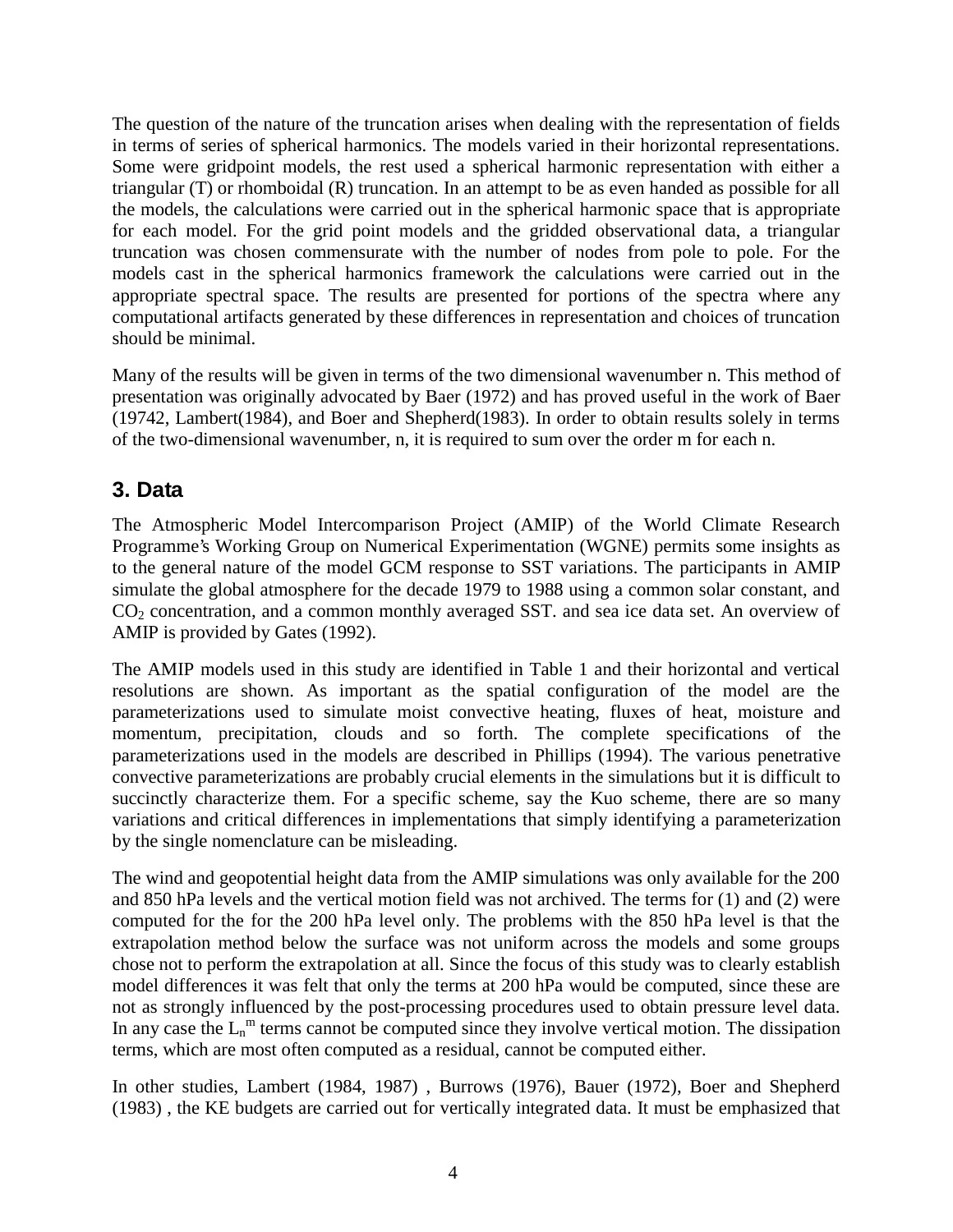caution must be used in any comparison of the results here to the studies using vertically integrated terms. As is well known, the correspondence of the conversion term,  $C_n^{\{m\}}$  in the KE and APE budgets is only for the vertically integrated quantities. All that can be done with the data in hand is to compute the single level contribution to the integral. The work of Boer and Shepherd (1983) indicates that the 200 hPa level is the most active in the KE budget, and thus the terms computed at this level will be important if not dominant in the total KE budget. This implies that differences in the model simulations at this level will be a substantive yardstick of relative model performance.

The observed data available was that of the operational analyses of the ECMWF and NMC. The ECMWF data was for the period 1980 to 1989, the NMC data matched the simulations in that the 1979 to 1989 decade was available. The shortcomings of the operational analyses of the ECMWF and NMC in regards to the divergent component of the wind are well documented, Trenberth and Olsen (1988, 1988a), Lambert (1989). The consensus opinion of the studies is that the operational analysis had significant problems for the better part of the 1979 to 1988 decade. In light of these studies the observational data computations were limited to the period 1986 to 1989. Although the data for this period are deemed more reliable, they are for a somewhat shorter period than the model simulations. It was felt that to obtain reliable statistics for model intercomparison the full decade of model data should be used while for the sake of accuracy the time truncated observational set be used as an estimate of likely values for the various terms.

## **4. Results**

### **a. KE spectra**

Figure 2 presents the two-dimensional wavenumber spectra of the rotational and divergent kinetic energy for all the models (averaged from 1979 to 1988) and observations (averaged from 1986 to 1989) for the solstitial seasons. The data of this figure and subsequent spectra are restricted to two dimensional wavenumbers  $n < 15$ . This range is consistent with all the models to be displayed since it is within the resolution of all the models.

The vast bulk of the kinetic energy for the 200 hPa windfield is contained in the rotational component. The shape of the spectra of the rotational kinetic energy components of the models are generally in agreement with each other and the observations, especially at the lower wavenumbers  $(n < 7)$ . The good agreement between the two sets of observations gives some confidence in the ability of the analysis to accurately depict this spectrum. The spectra of the observational data agree rather well with the vertically integrated results of Boer and Shepherd (1983) and Lambert (1987, 1984). The tendency for the peaks in the rotational KE to occur at odd n is due to the fact that the contribution of the symmetric zonal wind to the rotational component is to the odd n, Lambert (1987).

Comparing Figs. 2a and 2b, there is a marked increase in the energy at wavenumber 2 in going from DJF to JJA and a drop in energy in wavenumber 1. This behavior was documented with data from the FGGE year by Boer and Shepherd (1983). It is consistently simulated by the models.

Although all the models generally follow the variations of the observational data with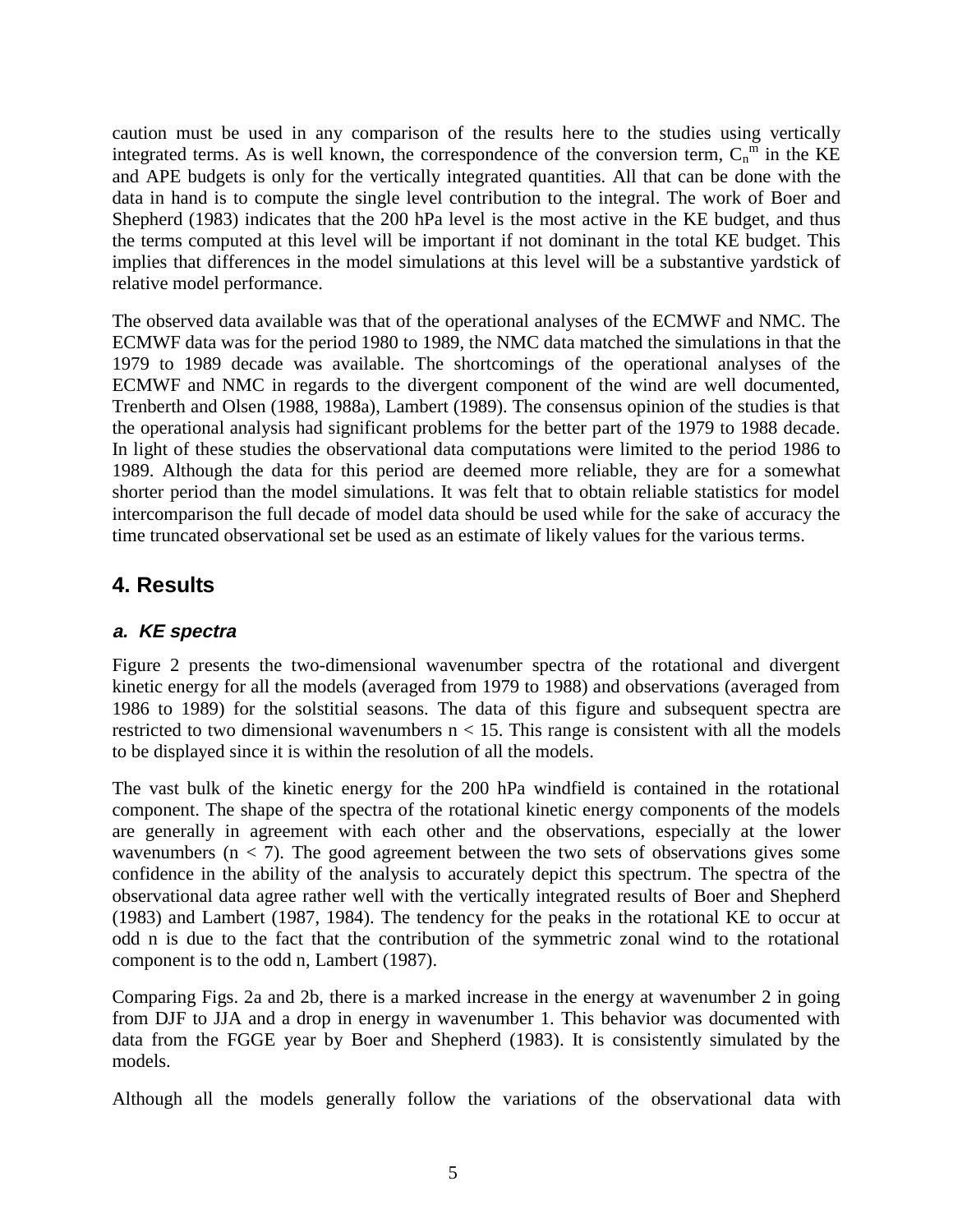wavenumber, there is a considerable range in the actual values. Keep in mind that this is a log plot, the extreme variations amongst the models for wavenumber 1 in JJA amounts to almost a factor of 10. The amplitude at  $n = 1$  is an indicator of the Equator to pole temperature gradient. Lambert (1987) comments that the tendency for the poles to be too cold in the model he analyzed is reflected in an overestimate of the rotational KE at  $n = 1$ . Here there seems to be a tendency for the models to underestimate the  $n=1$  values in DJF but for both seasons the models are scattered about the observational value. In JJA there is not a model consensus on the dominant wavenumber between 1 and 2. Some wavenumbers have consistent overestimates, e.g.  $n = 5$  in JJA, and others are underestimated, e.g. n=2 in DJF.

The divergent KE spectra in Figs. 2c and 2d show a large variation in going from DJF to JJA but no single wavenumber stands out as did  $n = 2$  for the rotational KE. The divergent KE tend to have a larger spread between the observational data sets, although this difference is generally less than the range amongst the models.

Figure 3 presents the spectra for the conversion, rotF and divF terms for the solstitial seasons. Note that these are presented on a linear plot. Overall, the models capture the sense of the transitions between the seasons and the general shape and magnitude of the spectra. Nevertheless, there are significant differences. The models have differences from each other and the observations which often exceed the uncertainty represented by the observational disagreement. There are instances where the models and observations differ in sign, and places where the observations have extrema of the opposite sense to some of the models.

In the DJF conversion term, Fig. 3a, there is not agreement as to the sign of this term for  $n = 2$ . In the JJA plot, Fig. 3b, all the models capture the large increase at  $n = 1$  in going from DJF to JJA but the models have considerable disagreement on the magnitude of the JJA value. The models have relatively more success in the transition in going from DJF to JJA at  $n = 6$ .

The divF term in Figs. 3c and 3d show much the same problems as the conversion term. There is a tendency of the models to overestimate this term at  $n = 5$  with the models displaying more seasonal variation at this wavenumber than the observations. The divF term tends to mirror the variations of the conversion term. This was observed for the vertically integrated budget by Lambert (1987). This is a reflection of the fact that the main balance in (2) is between divF and conversion. The rotF term, Figs. 3e and f, has less of a seasonal change than its divergent counterpart. There is a wide variation in the values at  $n = 1$ , with no model consensus on the sign of this term. The prominent values at  $n = 3$  are probably the result of the stationary wave pattern which has a large signature at this scale.

### **b. KE in M/N space**

The spectra in the foregoing figures show the data collapsed to a single wavenumber. This compaction is useful for the presentation of the results from such a large number of models. However, as pointed out by Baer (1972), an insightful plot is to contour the values of the spectral data in the space of m and n-m. This yields another degree of dimensionality, so that only select plots can be shown, but allows further insight as to the spectral disposition of the data.

Plots of the ECMWF observed rotational and divergent kinetic energy, rotF, divF and Conversion are given in Fig. 4 and Fig. 5. The values of n-m (the number of north south nodes)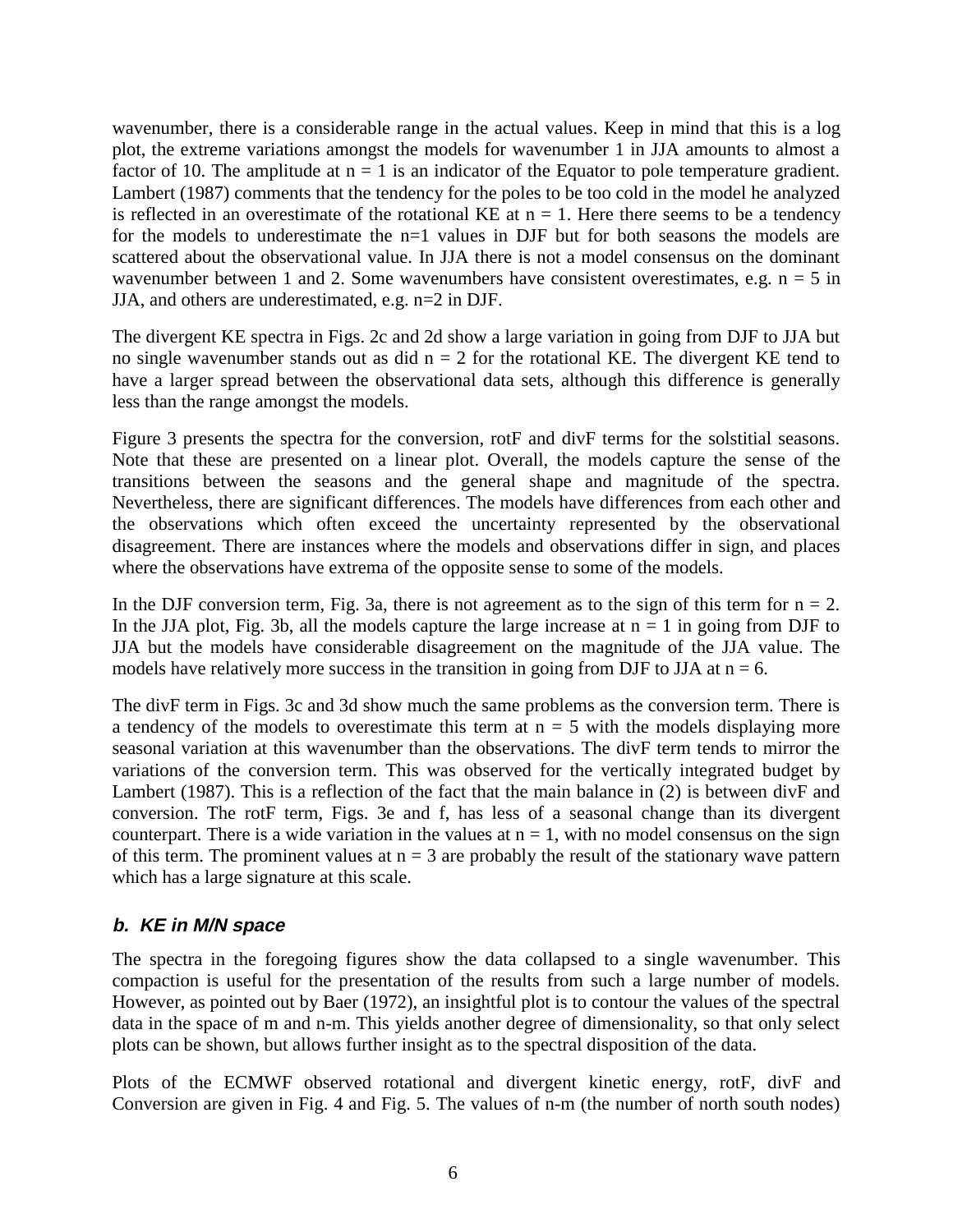are along the ordinate, the zonal wavenumber m (the number of east west nodes) form the abscissa. A summation taken along a diagonal from the ordinate axes  $(m = 0)$  to the abscissa (nm= 0) corresponds to the values shown in Figs. 2 through 3.

Figures 4a and 4b present the spectral decomposition for the ECMWF analyses for the divergent and rotational wind for DJF. Note that the contour interval is approximately logarithmic. The data for the NMC analysis are generally in good agreement with those of the ECMWF. Comparing the rotational KE and divergent KE, it is apparent that the rotational KE is confined to the  $m = 0$  modes, while the divergent KE tends to be more isotropic with maxima along both the  $m = 0$  and  $n-m = 0$  axes. This is a reflection of the dominance of the zonal wind in the rotational component. Baer (1972) displayed similar plots for the zonal and meridional KE and these resemble the plots for the rotational and divergent KE, respectively. Even for the divergent KE the components on the two axes dominate any contribution from the interior. Since the contour interval is logarithmic, the appearance of Figs. 4b and 5b can be visually misleading. All the models have plots which resemble Fig. 4, with variations consistent with the data in Figs. 2 and 3.

In the DJF kinetic energy plots, Figs. 4a and 4b, there is a maxima at  $m,n = (3,6)$ . This is probably due to the stationary wave pattern which is strongest during the northern winter. This is a feature common to all the models, although varying in magnitude. It is commonly thought that the stationary waves at this scale are forced by both orographic effects and longitudinal variations in heating, e. g. Hoskins and Pearce (1983). It would seem that the model horizontal resolution would have some impact on its ability to simulate these features commensurate with the ability to depict the orographic details. However, a comparison of the magnitudes of the KE at  $(m,n) = (3,6)$  did not reveal any consistent tendency as a function of either horizontal or vertical resolution.

The fact that most of the energy is distributed along the axes for the divergent KE suggests a way of reducing the complexity of the spectral decomposition by simply adding up the modes along each axis and plotting the sums as a scatter diagram for all the models. This is appropriate only for the divergent KE since the others are overwhelmingly dominated by the  $m = 0$  axis, and thus the spectra using n (Figs 2 to 3) are more than adequate to describe the distribution. For the divergent flow the  $m = 0$  (no nodes along a line of constant latitude) modes can be interpreted as a Hadley / Ferrel type north south oriented circulation. The  $n - m = 0$  (no nodes along a line of constant longitude) represents an east-west or Walker type of flow. Figure 6 is a Tukey sum/difference plot, Cleveland (1985), where the ordinate has the difference of the S[divergent KE (m- n=0) ] - S[divergent KE (m = 0)] and the abscissa is the sum. This type of plot is designed to facilitate assessment of any biases in the data and their magnitudes. Figure 6 indicates that the models have a marked tendency to overestimate the east-west divergent flow with respect to the north-south circulation, especially during the northern summer. On the other hand, the figures also show that the models are fairly evenly distributed about the observed total divergent KE. In order to get a better feel for the kinds of flow differences that these biases represent, the velocity potential will be plotted for three specific models for the JJA season. The models chosen are the CNRM , UGAMP and ECMWF. All these models have the same horizontal resolution, T42. They all have roughly the same total divKE value and represent two extreme cases, UGAMP and CNRM, with the ECMWF nearer to the observed ratio. It is also of interest that the UGAMP and ECMWF are both very close in model formulation, the UGAMP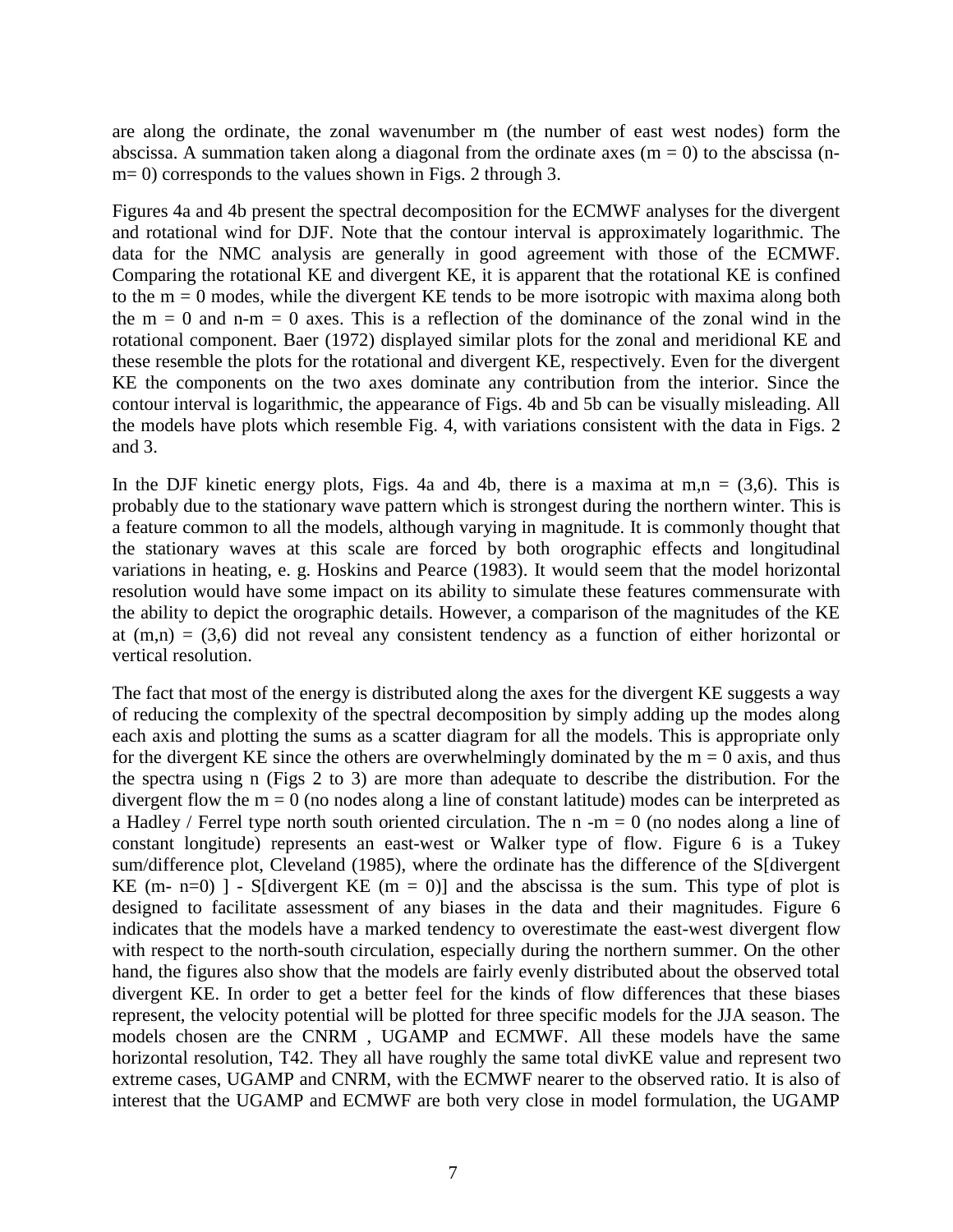model being derived originally from the ECMWF code. The major difference is that the UGAMP uses the Betts-Miller convective scheme, Slingo et al. (1994) and the ECMWF uses a mass flux scheme of Tiedtke(1989). Comparing the extreme cases of UGAMP and CNRM, Figs. 7c and 7b respectively, the dominance of the Walker type circulation in the CNRM flow compared to the Hadley circulation in the UGAMP field is quite plain. The ECMWF and UGAMP are in closer agreement. The ITCZ is somewhat more prominent in the UGAMP model as compared to the ECMWF. However, it should be noted that there is no apparent overall direct relation between penetrative convective schemes and the position on Fig. 6 . For example GFDL, BMRC and GLA join CNRM on the extreme side of Fig, 6b but their convective schemes are moist convective adjustment, a Kuo derivative and a mass flux scheme, respectively. Phillips (1994) can be used for the specific details on the parameterizations.

In addition there is a seasonal variation in the behavior of the UGAMP model. While it is a clear outlier in the JJA plot of Fig. 6a, the model is in the midst of the other models in DJF. This seasonal variation can be seen in other models e. g. the UKMO, whilst some others are more consistent e. g. BMRC. Figure 8 is an effort to show some of these seasonal variations in the Walker versus Hadley regimes of divergent flow. Figure 8a shows that the BMRC model is consistently skewed to a Walker type flow, the UGAMP models switches from Walker to Hadley in going from JJA to DJF. The UKMO model, Fig. 8c, shows a very energetic circulation with a seasonal variation the reverse of the UGAMP model. The MPI model has a circulation which is less energetic and slightly biased towards a Walker circulation throughout the year. It would appear that these flow characteristics must be tied to the model response to the large scale monsoonal circulations which is more complex than just any single parameterization. From Fig. 8 and such plots of all the models (not shown) it is noted that the solstitial seasons are the maximum in divergent kinetic energy, and the equinoctial seasons are at a minimum. September and March are often quite like the preceding solstitial months.

Figure 9 are plots analogous to Fig. 8 only using the NMC analysis for two single years. Figure 9 makes two points. The first is that the changing analysis system at NMC produces different flow characteristics. The analysis system at NMC underwent substantial revision in 1986, Trenberth and Olsen (1988, 1988a) and this is reflected in the change from a Walker bias in 1985 to a more even distribution in 1987. The plot of 1987 is characteristic of all the years beginning with 1986. It is felt that the data for 1987, Fig. 9b, is more realistic than Fig. 9a.

The pertinent point to be made is that the models behave in rather different fashions from each other for this critical portion of the general circulation. Even if the observed values shown in Fig. 6 and 9 are subject to error, there is little evidence of a consensus from the models. The lack of agreement on the character of the divergent flow is a sensitive indicator that the models must further work on the suite of parameterizations. Some evidence points to the convective parameterization as a critical element but it appears as if more likely the interaction of all the various physical processes must be improved to get a reliable climate sensitivity.

## **5. Discussion and Conclusions**

The spectra of Figs. 2 and 3 which include all the models are overwhelming in their complexity. The point of the figures is not to carefully track the performance of individual models but to provide a sense of the consensus picture of the models. In this section an attempt will be made to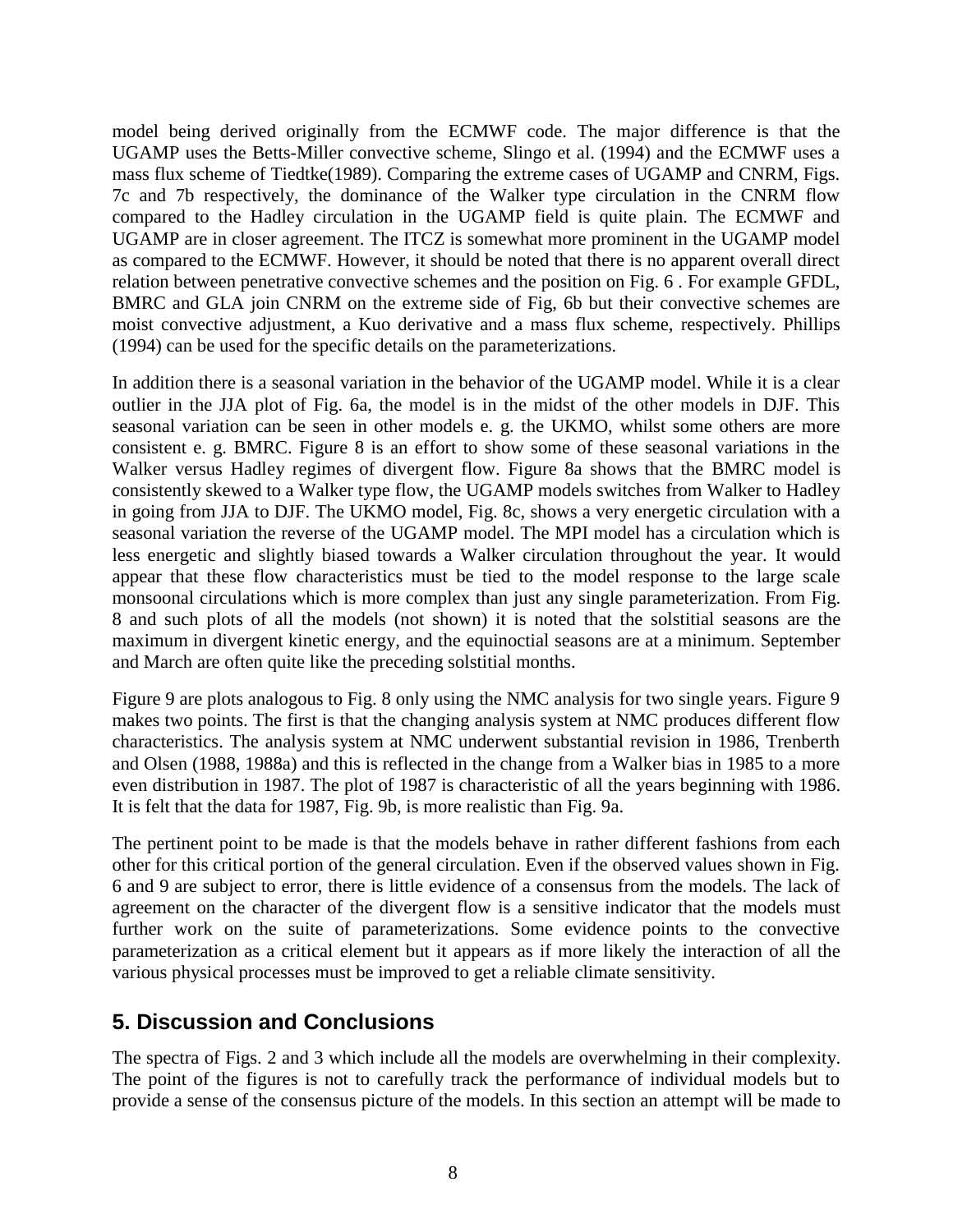make a more quantitative assessment of the distribution of model values for the various quantities in the KE budget. The boxplot, Cleveland (1985), has been long used in statistics to graphically portray the statistical distribution underlying a number of samples. Figures 10 and 11 contain the same data as a boxplot for the KE budgets. At each value of n are plotted the extreme values, the 25th the 75th percentiles, the 90th and 10th percentiles and the median (50th percentile value) of the data from all the models. Also plotted are curves for the NMC and ECMWF analyses. The median should be a fairly robust estimate of the overall skill of the models in estimating the parameter considered.

A positive feature of Figs. 10 and 11 is that for many of the variables, especially the rotational and divergent KE, the median value for the models is close to that of the observations. Although the spread of the values can be disheartening, the consistent accuracy of the median for variables where the observations are reliable indicates that the model parameterizations are capturing the majority of the forcing for these variables.

The DJF rotational KE , Fig. 10a, shows a consistent underestimate by the models compared to observations for  $n = 2$ . The observational data falls at the 90th percentile level for the models. The rotF term for DJF, Fig. 10c, has the observational estimate at above the 90th percentile at n  $= 2$ . The models have a large range for this wavenumber, but the observations are in good agreement with each other. There is a considerable spread for both the observations and models at  $n = 3$ . This extrema in the curve is probably due to the stationary wave components and the results in Fig. 10c indicate considerable uncertainty. The DJF divF data, Fig. 10d, show that the models do poorly for the minimal at  $n = 2$ , but do rather well for the large peak at  $n = 6$ . The conversion term, Fig. 10e, follows the divF tendencies.

The JJA data, Fig. 11, show good agreement with respect to the median. The good agreement with observations by the divergent KE, Fig. 11b, must be tempered by the substantial discrepancies in the distribution in the two dimensional wavenumber space shown in Fig. 6. The rotF, divF and conversion terms for JJA, Fig. 10c, d, and Fig. 10e represent the most severe shortcomings of the models. The problems are egregious at the lowest wavenumbers and are no doubt linked to the biases in the flow shown in Fig. 6.

For the purpose of comparison to past work the total F terms for both seasons are shown in Fig. 12. These data are the sum of divF and rotF and can be compared to the data of Lambert (1987) since he did not decompose the terms into the two components. The shape of the curves is quite close in comparison to Lambert (1987) although his results were for the vertically integrated quantities. The only difference is at  $n = 3$ , where Fig. 12a has a large peak and Lambert's data is near zero. This is probably due to the substantial contribution from the stationary wave pattern at 200 hPa, which is somewhat reduced at the lower levels. It should be noted that the totF values are for the most part in better agreement with the observations than the individual terms. This is especially true for JJA at the lower values of n. There is evidently some compensation in the models in maintaining a total energy exchange among the waves at near the observed values. The complementary nature of the totF and conversions terms indicate that energy is extracted from the large scale (n very small) direct circulations to provide a source of energy to the indirect circulations which are situated at the higher wavenumbers.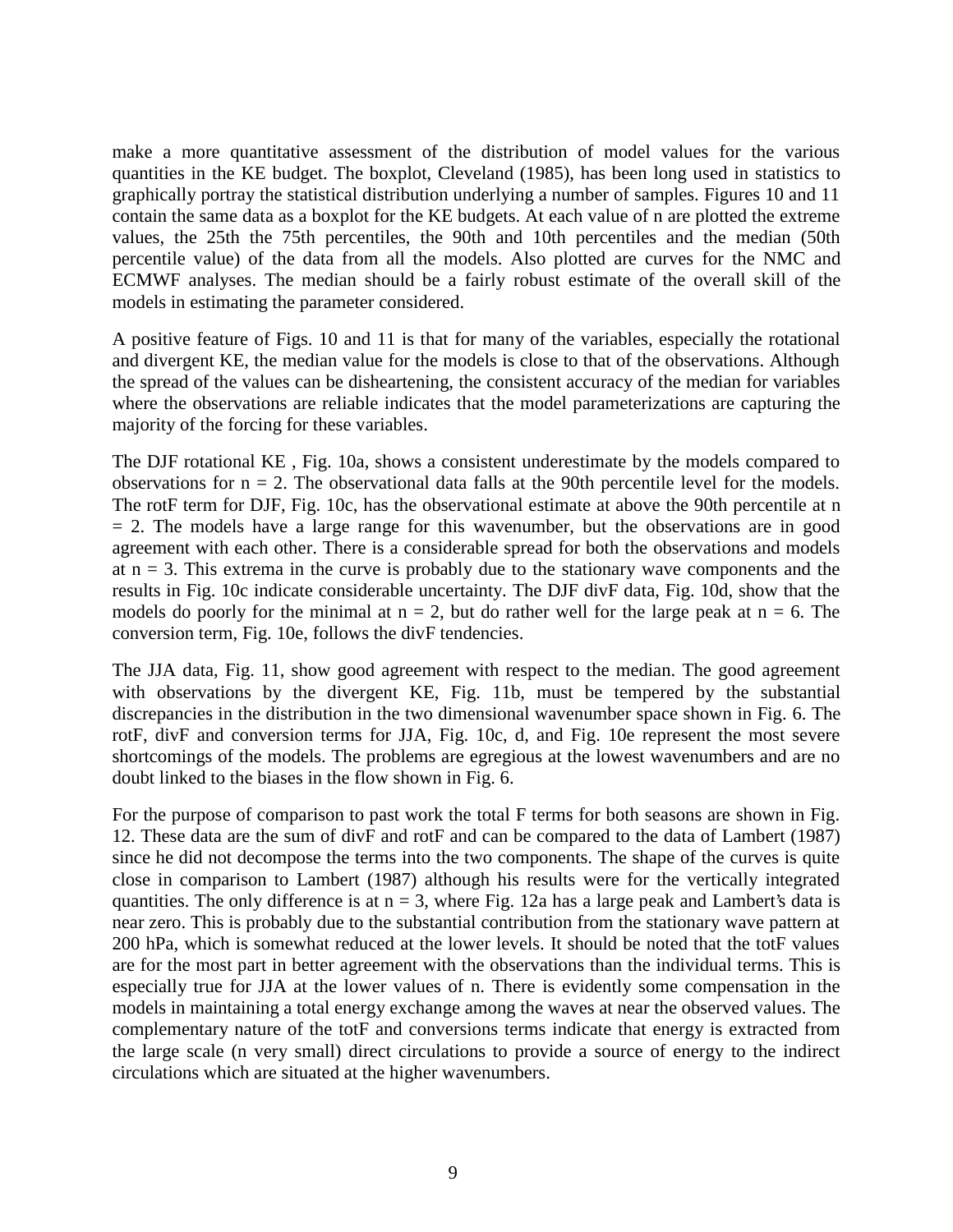#### **c. Sensitivity**

One way to put these differences and distributions in perspective is to compare them to the uncertainty in the observations represented by the differences in the NMC and ECMWF analyses. The models generally have a greater variation amongst themselves than this difference. However, the integrations represented here are only single realizations of each models simulation. Another way to gauge how meaningful the variations of the models are is the compare them to the variations between multiple realizations of the models. To this end five decadal realizations of the ecm model were analyzed and some representative results are shown in Fig. 13. The realizations differed only in the initial conditions, the initial conditions for runs subsequent to the first were taken from the end of the previous run. The same AMIP SST data set was used for each integration. Figure 13 shows the JJA divKE and conversion terms. These spectra are robust across the realizations for this model. The diagram analogous to Fig.6 for the different realizations indicates that this aspect is also faithfully reproduced for all members of the ensemble. The implication is that the differences amongst the models are probably not just due to sampling errors but represent fundamental differences in the nature of the windfields at 200 hPa if the ECMWF model is representative of typical model sensitivity.

## **6. References**

Baer, F., 1972: An alternate scale representation of atmospheric energy spectra. *J. Atmos. Sci.*, **29**, 649-664.

Boer, G. J. and T. G. Shepherd, 1983: Large-scale two-dimensional turbulence in the atmosphere. *J. Atmos. Sci.*, **40**, 164-184.

Burrows, W., 1976: A diagnostic study of atmospheric spectral kinetic energetics. *J. Amos. Sci.*, **33**, 2308-2321.

Chen, T.-C. and A. Wiin-Nielsen, 1976: On the kinetic energy of the divergent and nondivergent flows in the atmosphere., *Tellus*, **28**, 486-498.

Chen, T.-C. and A. Wiin-Nielsen, 1978: On nonlinear cascades of atmospheric energy and enstrophy in a two-dimensional index., *Tellus*, **30**, 313-332.

Cleveland, W. S., 1985 : *The Elements of Graphing Data*, Wadsworth Advanced Books and Software, Monterey, CA, 323pp.

Hoskins, B. J. and Pearce, R., 1973: *Large Scale Dynamical Processes in the Atmosphere*, Academic Press, New York 397pp.

Lambert, S. J., 1984: A global available potential energy-kinetic energy budget in terms of the two-dimensional wavenumber for the FGGE year. *Atmos.-Ocean*, **22**, 265-282.

Lambert, S. J., 1987: Spectral energetics of the Canadian Climate Centre general circulation model., *Mon. Wea. Rev.*, **115**, 1295-1304.

Lambert, S. J., 1989: A comparison of divergent winds from the National Meteorological Center and the European Centre foe Medium Range Forecasts global analyses for 1980-1986. Mon.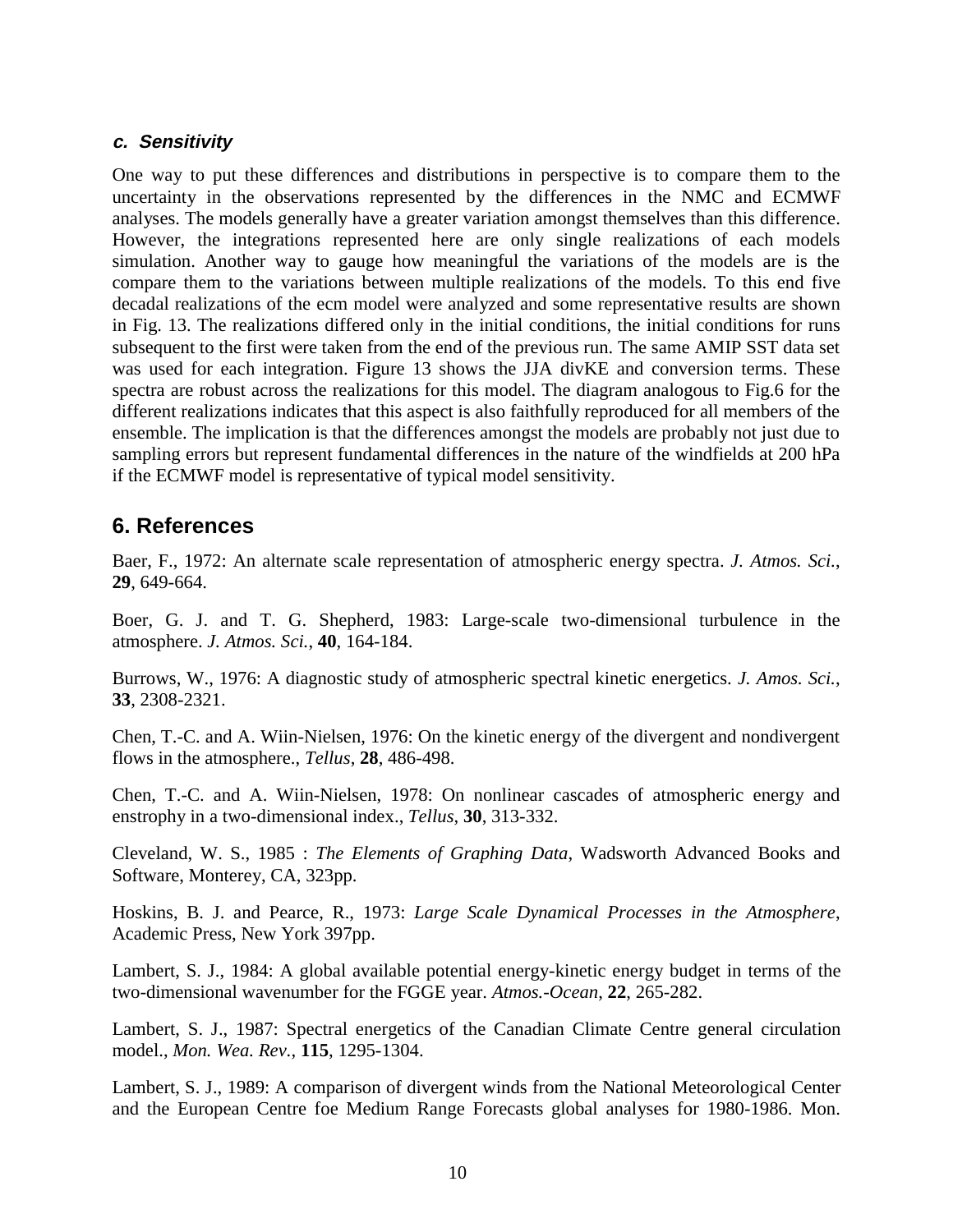Wea. Rev., 117, 995-1001.

Lambert, S. J., 1990: Observed and simulated intraseasonal energetics. *J. Clim.*, **3**, 1330-1346.

Lorenz, E. N., 1955: Available potential energy and the maintenance of the general circulation., *Tellus*, **7**, 157-167.

Phillips, T. J., 1994: A summary documentation of the AMIP models. PCMDI Report No. 18, Program for Climate Model Diagnosis and Intercomparison, University of California, Lawrence Livermore National Laboratory, Livermore, CA, 343pp.

Slingo, J., Blackburn, M., Betts, A., Brugge, R., Hodges, K., Hoskins, B., Miller, M., Steenman-Clark, L., and Thuburn, J. 1994: Mean climate and transience in the tropics of the UGAMP GCM: Sensitivity to convective parameterization. *Q.J.R. Meteor. Soc.*, **120**, 881-922

Tiedtke, M., 1989: A comprehensive mass flux scheme for cumulus parameterization in large scale models., *Mon. Wea. Rev.*, **117**, 1779-1800.

Trenberth, K. E. and J. G. Olson, 1988: Evaluation of NMC global analysis: 1979-1987. NCAR/TN-299+STR, Climate and Global Dynamics Division, NCAR, Boulder, CO 82pp.

Trenberth, K. E., and J. G. Olsen, 1988a: A Comparison between NMC and ECMWF global analyses: 1980-1986. NCAR/TN-301+STR,Climate and Global Dynamics Division, NCAR, Boulder, CO 96pp.

## **Acknowledgments**

The cooperation of the ECMWF in making their forecast model available and in providing expert technical advice for this research is gratefully acknowledged. The generosity of the modeling groups involved in AMIP in making their results available is greatly appreciated. This work was performed under the auspices of the Department of Energy Environmental Sciences Division by the Lawrence Livermore National Laboratory under contract W-7405-ENG-48.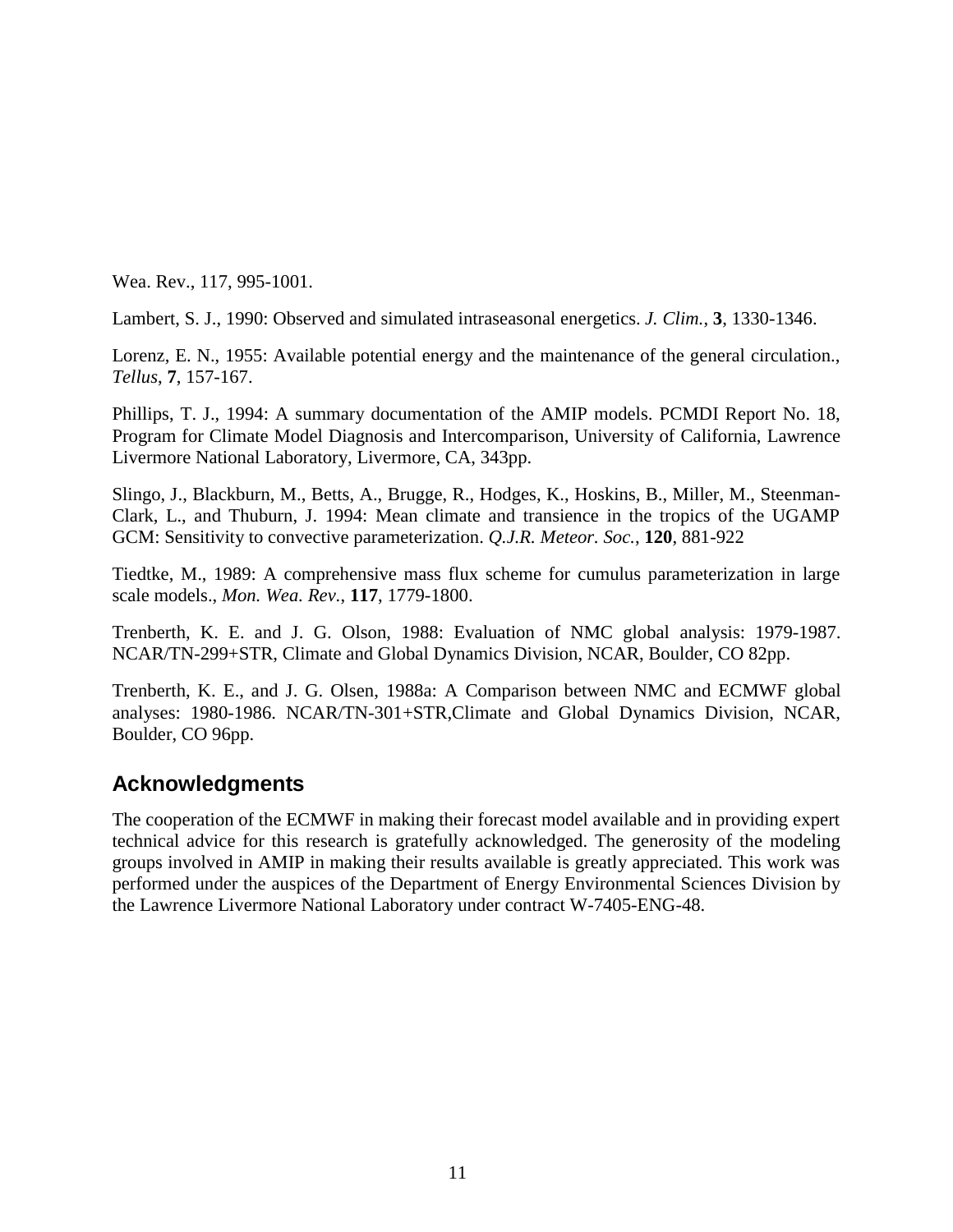

Figure 1. Schematic of the divergent / rotation al kinetic energy budget (After Lambert, 1990). Notation is explained in the text.

**Figures 2-a, -b. Rotational kinetic energy spectra at 200 hPa for all the models and the observations for (a) DJF and (b) JJA. Divergent kinetic energy spectra at 200 hPa for all the models and the observations for Fig. 2-c (DJF) and Fig. 2-d (JJA). The abscissa is the two-dimensional wavenumnber n, described in the text.**

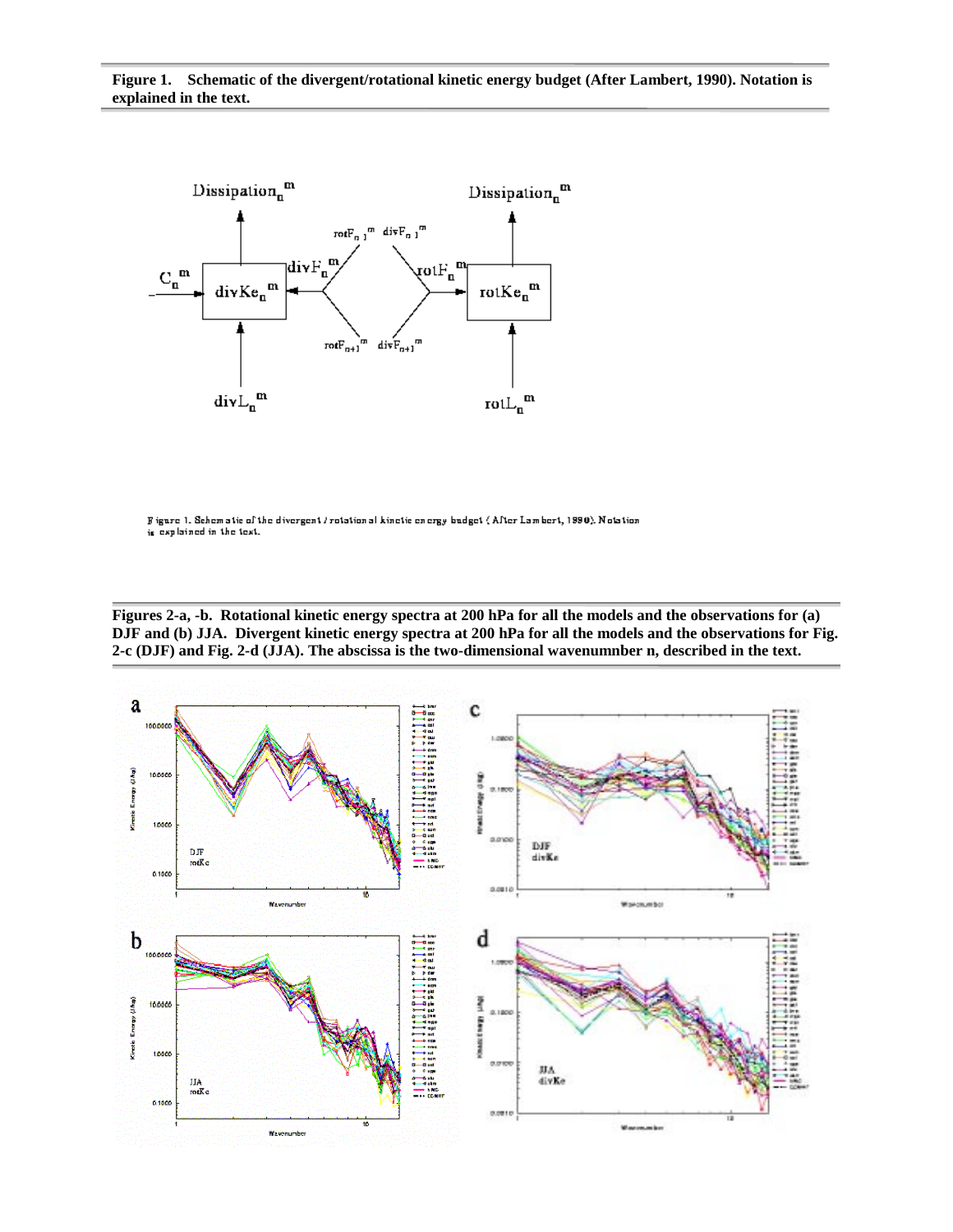**Figures 3-a, -b. Contribution of the conversion term to the kinetic energy budget at 200 hPa for all the models and the observations for Fig. 3-a (DJF) and -b (JJA). Figures 3-c, -d. Contribution of the divF (described in text) to the kinetic energy budget at 200 hPa for all the models and the observations for Fig. 3-c (DJF) and Fig. 3-d (JJA). Figures 3-e, -f. Contribution of the rotF term (described in text) to the kinetic energy budget at 200 hPa for all the models and observations for Fig. 3e (DJF) and Fig. 3f (JJA).**

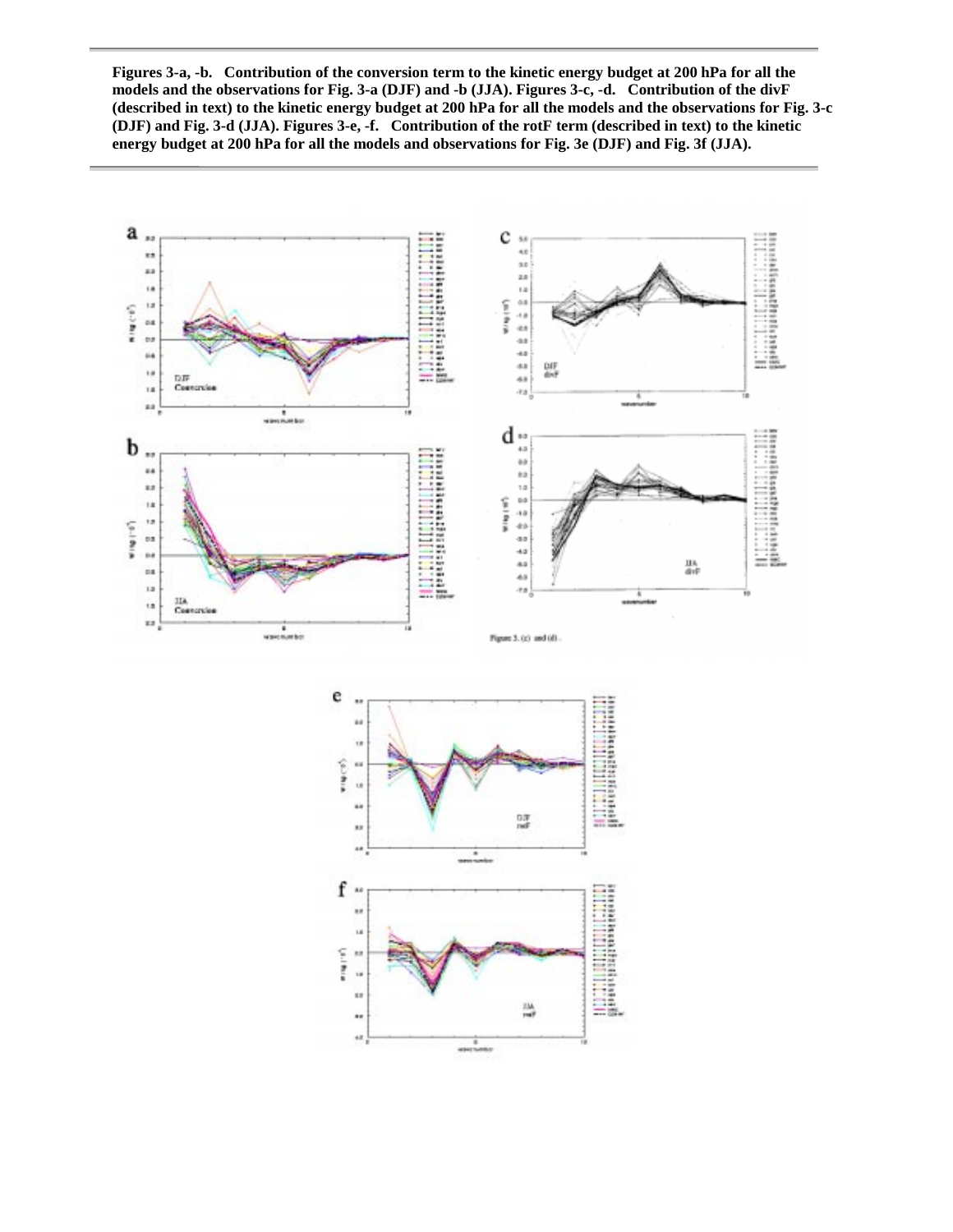**Figure 4-a, -b, -c, -d. The terms of the kinetic energy budget for the ECMWF analysis for DJF displayed in full spherical harmonic space. The ordinate is the number of north-south nodes, the abscissa is the number of east-west nodes. Fig. 4-a Rotational Kinetic energy (J/kg), Fig. 4-b Divergent kinetic energy (J/kg), Fig 4-c rotF (W/kg), Fig. 4-d divF (W/kg), Fig. 4-e conversion term (W/kg). The contour interval is approximately logarithmic.**



**Figure 5-a, -b, -c, -d. The terms of the kinetic energy budget for the ECMWF analysis for JJA displayed in full spherical harmonic space. The ordinate is the number of north-south nodes, the abscissa is the number of east-west nodes. Fig. 5-a rotational kinetic energy (J/kg), Fig. 5-b divergent kinetic energy (J/kg), Fig. 5-c rotF (W/kg), Fig 5-d divF (W/kg), and Fig. 5-e conversion term (W/kg). The contour interval is approximately logarithmic.**

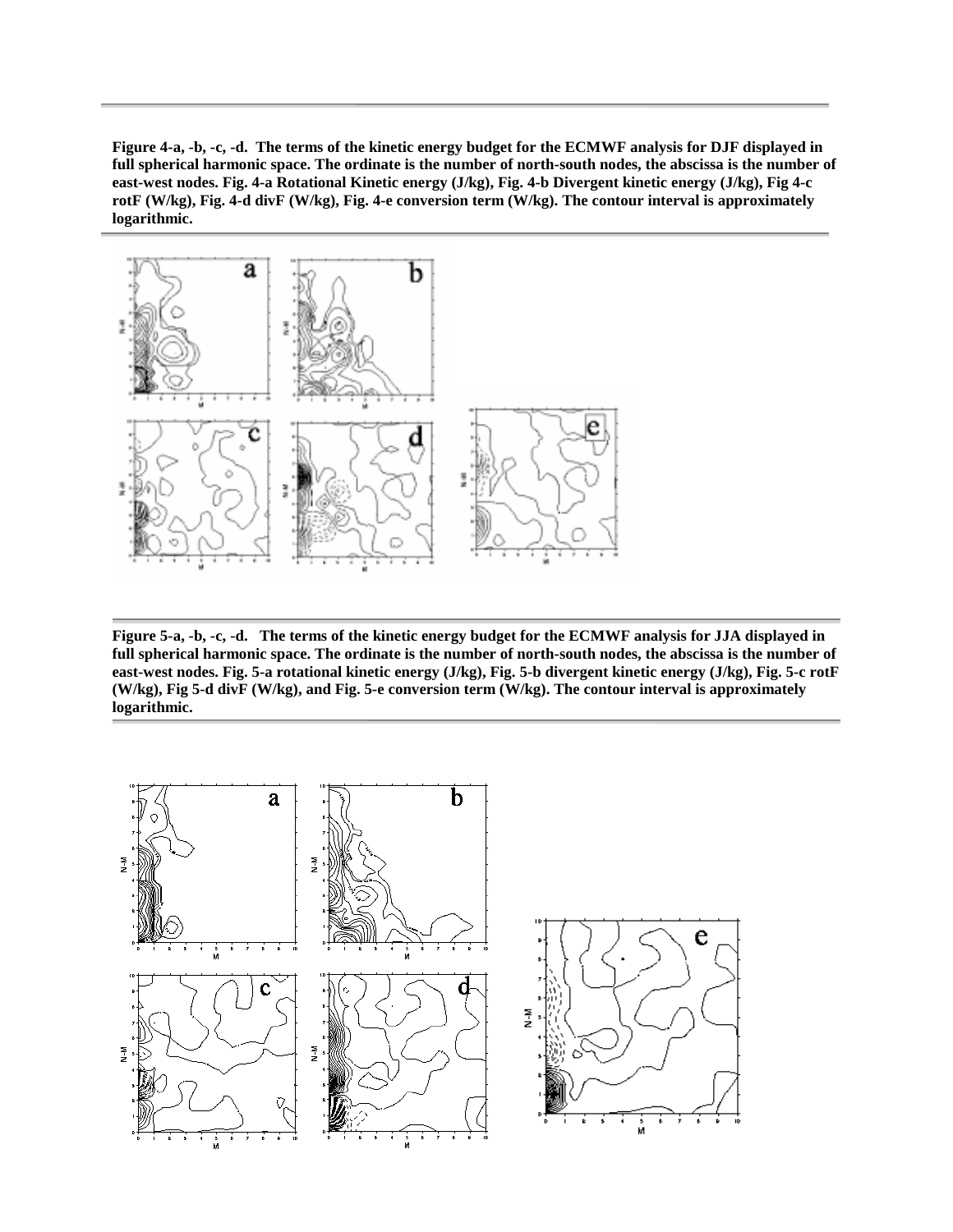**Figure 6-a and -b.** A Tukey sum-difference plot for the Σ(m=0) and Σ(n-m =0) modes of the **200 hPa divergent kinetic energy for all the models and observations. Above the zero line indicates a bias towards a Walker type circulation, below the line Hadley circulation.**

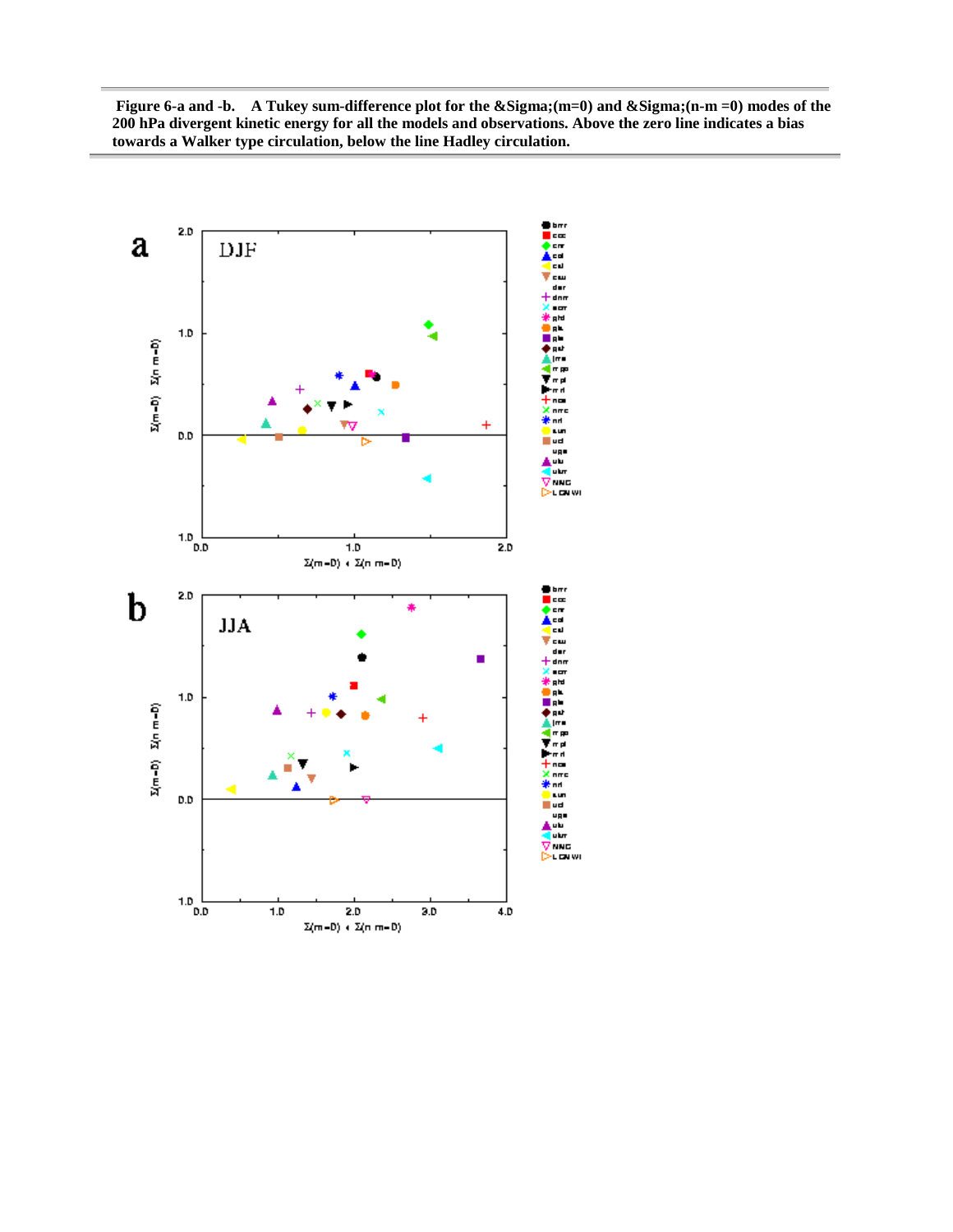**Figure 7-a, -b, and -c. In Fig. 7-a decadal JJA mean 200 hPa velocity potential for the ECMWF model. The contour interval is 0.5 x 10<sup>6</sup> m2 /sec. Solid lines are zero or positive values, dashed lines are negative. Fig. 7-b as in 7-a except for the CNRM model. Fig. 7-c as in 7-a except for the UGAMP model.**

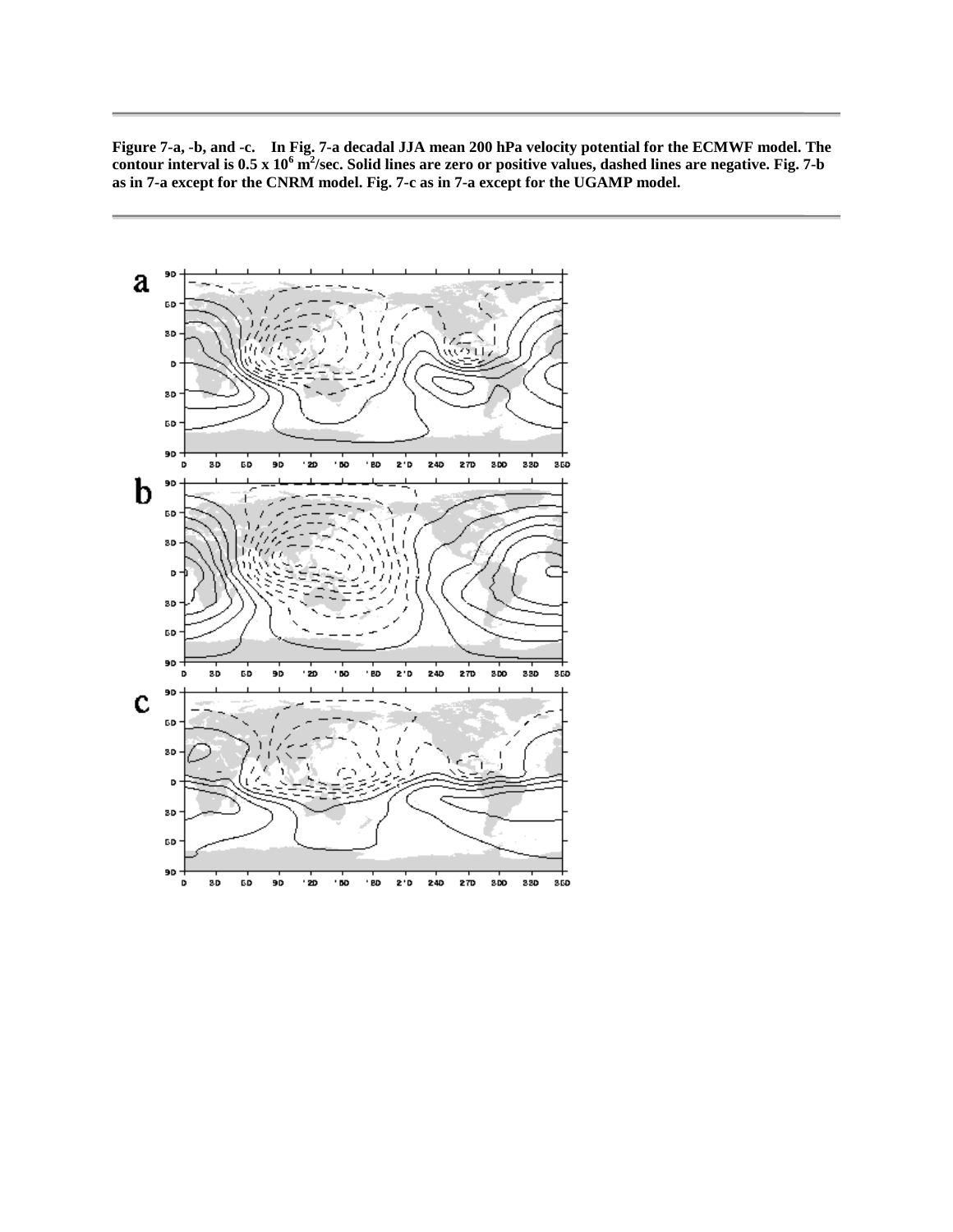

**Figures 8-a, -b, -c, and -d.** Scatter plot of the Σ(m=0) versus the Σ(n-m =0) modes of the 200 **hPa divergent kinetic energy for the 10-year monthly averages for the Fig. 8-a BMRC, 8-b UGAMP, 8-c UKMO and 8-d MPI models.**